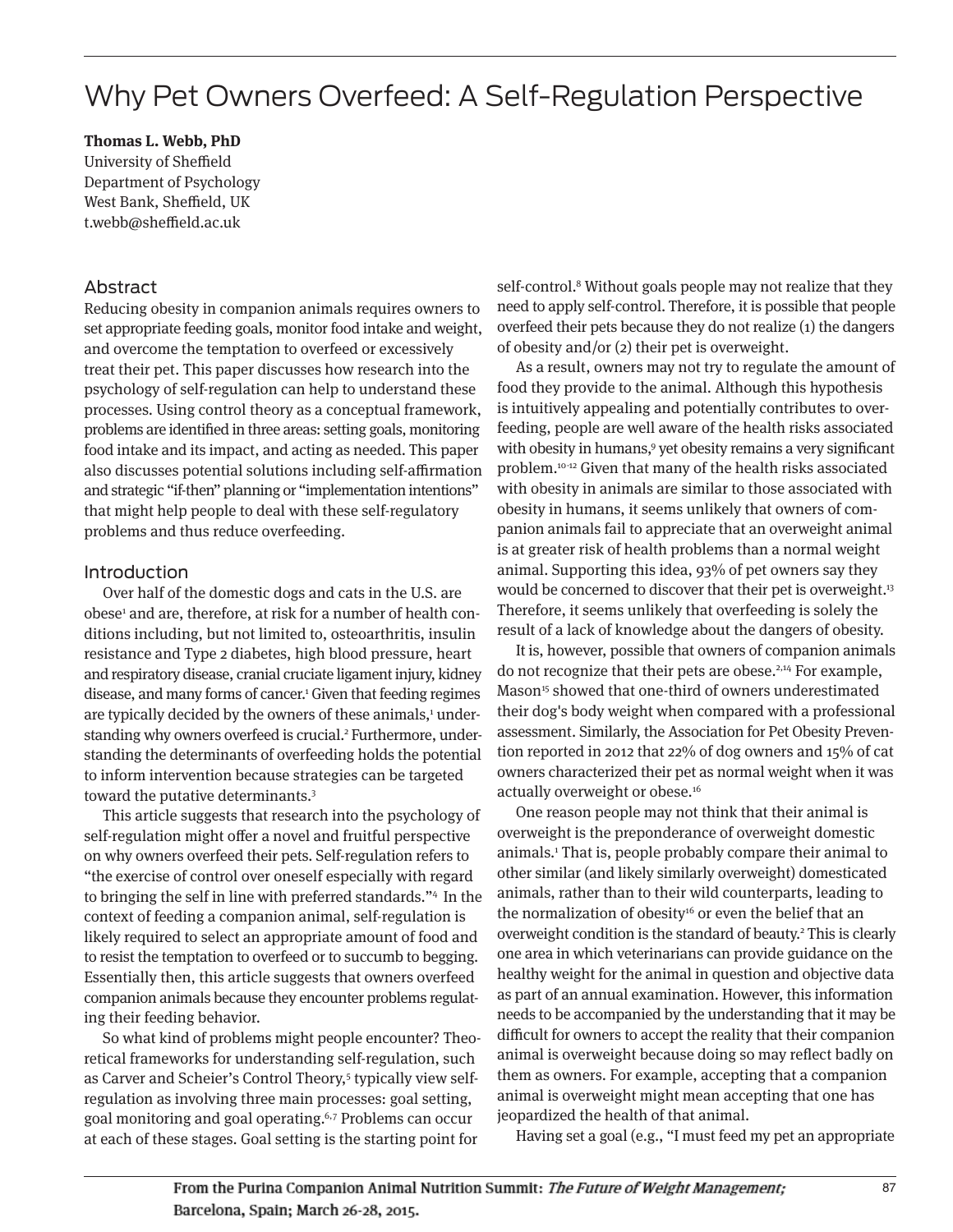amount of food"), the next stage in the self-regulatory process is to monitor the relation between this goal and the current state. This is referred to as goal monitoring.<sup>6,7</sup> Monitoring involves periodically noting the qualities of goal-related behavior or its outcomes and comparing these perceptions with salient reference values.<sup>17</sup> In the context of striving to feed a companion animal an appropriate amount of food, monitoring may involve keeping track of the amount of food that is provided to the animal (both at mealtime and as treats) and/or the weight of the animal. However, there is evidence that problems can arise at this stage of the self-regulatory process as well. First, evidence suggests that there are times when people prefer not to monitor their progress (a phenomena that has been termed "the ostrich problem"18), particularly when this may require them to confront information that reflects badly on themselves. Therefore, owners may ignore the weight of their pet in an effort to protect their own self-image.

Even if owners do try to monitor the amount of food they provide their animal, it is possible that they struggle to accurately do so. Evidence suggests that owners typically overestimate the amount of food required<sup>19</sup> and underestimate the amount of food they are providing, $20$  particularly when feeding high-calorie treats.21 Perhaps this is not surprising given that calorie information currently is not required on pet treats. But even if it were, would people use such information? Evidence suggests that people are not able to accurately estimate their own energy intake<sup>22,23</sup> and that a number of environmental factors can influence perceptions of food quantities.24

For example, Brian Wansink and colleagues found that people at a Chinese buffet who were given large, rather than small, plates served themselves 52% more food and ate 45% more.<sup>25</sup> Murphy and colleagues<sup>26</sup> similarly reported that the size of food bowls and scoops affects the amount of food that owners feed their dogs. Such findings suggest that people use visual cues to estimate food quantities. It is no surprise then that veterinarians recommend that owners weigh their pet's food and that manufacturers provide feeding guidelines on packaging. However, it is unclear how many owners weigh their pet's food. Taken together with the evidence suggesting that owners often do not recognize that their pet is overweight, a reluctance or failure to accurately monitor how much food is provided or its impact on the animal's weight and health is likely to be one reason why owners overfeed their animals.

When monitoring indicates a discrepancy between the current and desired state (e.g., a visit to the veterinarian reveals that a companion animal is overweight), the owner needs to act in order to reduce that discrepancy (termed goal operating6,7). The alternative is to revise the goal (e.g., decide that it is not important to regulate the animal's weight), but here it is assumed that people remain engaged with the focal goal and attempt to change the current reality (e.g., the

weight of their animal). Unfortunately, evidence suggests that motivation alone is unlikely to suffice in this instance. Although intentions (e.g., to feed appropriately) influence behavior,<sup>27</sup> evidence also attests to a substantial gap between intention and action<sup>28</sup> such that people struggle to act on their good intentions. New Year's resolutions are a classic example.<sup>29</sup> One reason people may struggle to address discrepancies between current and desired states is that they have a limited capacity for self-control.<sup>30</sup> Specifically, there is evidence that initial exertions of self-control temporarily deplete the capacity to subsequently exert self-control,<sup>31</sup> a phenomena that has been termed "ego-depletion."32

In an illustrative experiment, Roy Baumeister and colleagues<sup>32</sup> recruited participants for a study ostensibly about taste perception and, as such, were told not to eat anything for three hours before the experiment. These hungry participants then entered a laboratory in which the researchers had just baked chocolate chip cookies. They were seated at a table with two bowls — one containing radishes and the other containing the cookies. Participants were then randomly allocated to one of two conditions. Participants in the first condition were told that they would be tasting the radishes and should eat two or three of the radishes and ignore the cookies. Participants in the second condition were told that they would be tasting the cookies and should eat two or three cookies and ignore the radishes. These tasks were considered to differ in the amount of self-control they require based on the assumption that the majority of people would prefer to eat cookies than radishes to satisfy their hunger. The question was what effect would the exertion of selfcontrol that was required to resist cookies have on subsequent self-control efforts?

The findings were quite striking. In the next part of the study, participants were given a series of tracing puzzles and told that they could take as much time and have as many attempts to solve them as they wished. In fact, the puzzles were impossible to solve and the real purpose of this task was to see how long participants kept trying before giving up (the idea being that persistence requires self-control because participants have to keep trying in the face of repeated failures). Participants who were allowed to eat the cookies (thus, had not exerted self-control prior to the puzzle task) persisted on the unsolvable puzzles for an average of nearly 19 minutes. In contrast, participants who were told to resist the cookies (thus, had to exert self-control) persisted on the unsolvable puzzles for just 8 minutes. Since this seminal study, there have been nearly 100 studies showing that that doing one task requiring self-control apparently reduces the capacity to exert self-control in a second task.<sup>31</sup>

What are the implications of ego-depletion for our understanding of why the owners of companion animals overfeed? Given that appropriate feeding likely requires self-control (e.g., to ignore an animal begging for leftovers or the desire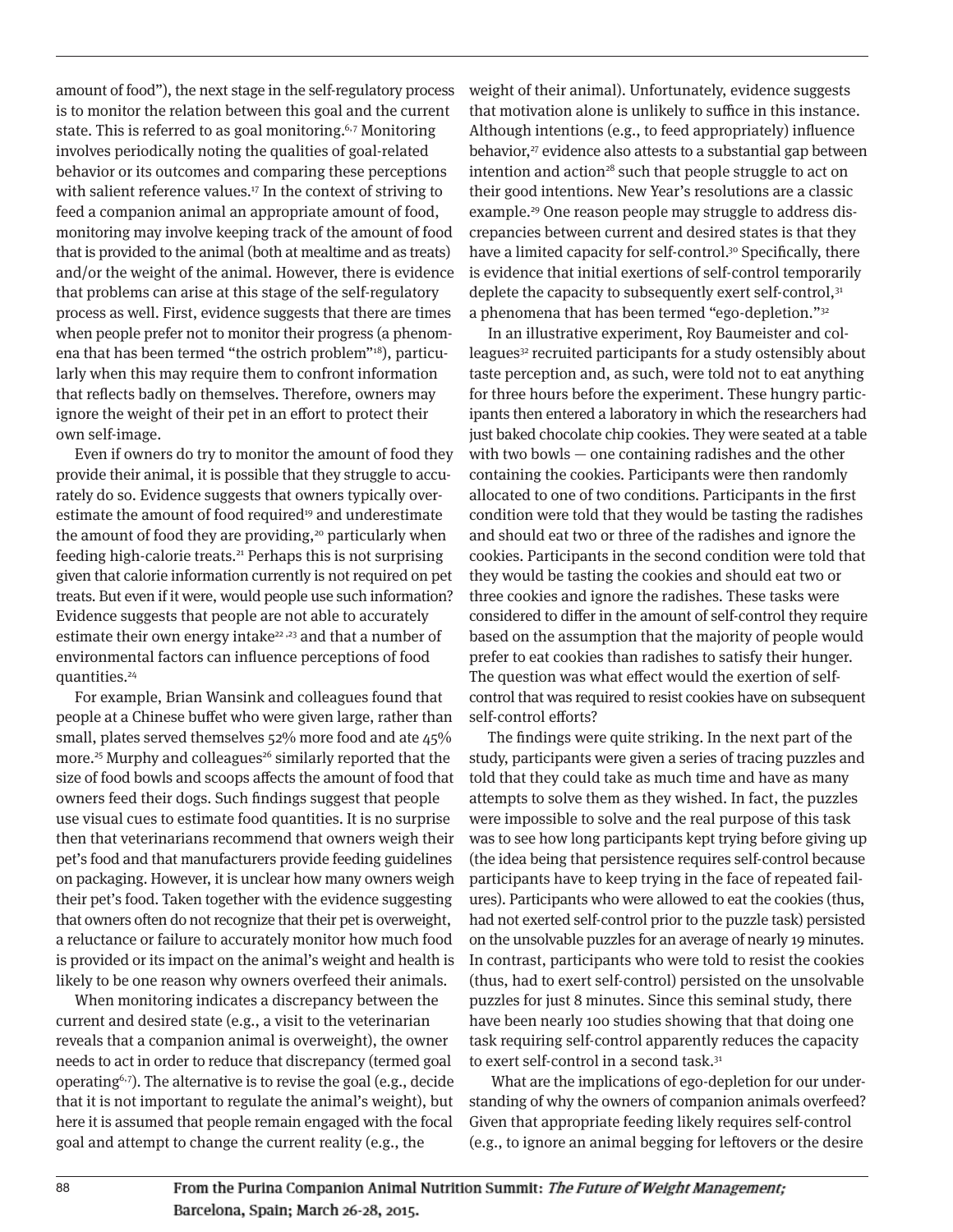to show affection by providing treats<sup>2</sup>), prior exertions of self-control (e.g., dealing with difficult colleagues at work, tolerating rush-hour traffic on the commute home) may hamper efforts to feed appropriately. In short, even if owners identify the need to limit the amount of food they provide their animal and strive to monitor intake, they may lack the resources needed to translate these good intentions into action.

# Potential Solutions and Future Directions

Fortunately, it is not all bad news. Using a self-regulatory framework to understand the challenges that owners of companion animals likely face in regulating food intake and preventing overfeeding also can serve to identify interventions that may help in overcoming these challenges. The final part of this paper focuses on two such interventions — selfaffirmation<sup>33</sup> and "if-then" planning or "implementation intentions" $34-36$  — that have been shown to increase the likelihood that people are able to (1) accept information that may reflect badly on them and (2) translate their intentions into action, respectively. Overcoming these two self-regulatory problems may help owners to identify and accept that their pet is overweight and implement an appropriate feeding regime.

Self-affirmation tackles the problem that it may be difficult for owners to accept that their companion animal is overweight, as it likely reflects badly on them as owners (e.g., it suggests that they have not been feeding or exercising the animal appropriately). Self-enhancement theorists suggest that such defensive responses are the result of efforts to protect the self from potential threat.<sup>33,37</sup> However, research on self-affirmation suggests that affirming an important aspect of the self unrelated to the threatened domain (e.g., one is hardworking or helpful to others) can serve as a buffer or coping resource when the self is threatened, thereby reducing self-defeating responses (for reviews, see<sup>38,39</sup>).

In an illustrative experiment, Lannin and colleagues $40^\circ$ asked one-half of a sample of undergraduates who were experiencing psychological distress to identify a personal characteristic that was important to them (e.g., a sense of humor) and then to write about personal experiences in which this characteristic made them feel good about themselves. The other half of the sample completed a control task that involved describing the flavor of jelly beans. All participants then read an article about the benefits of psychotherapy before being asked to rate their willingness to seek help for the distress they were experiencing. The findings suggested that participants who did not complete the self-affirmation exercise felt that seeking professional help would reflect badly on them (e.g., they agreed with statements such as "If I went to a therapist, I would be less satisfied with myself") and so were relatively unwilling to do so. However, participants who affirmed a core value before reading about the benefits of psychotherapy rated psychotherapy as less stigmatizing and were more willing to seek such help. The implication of the

findings is that interventions that prompt owners of companion animals to affirm a core value before receiving information on their pets' health status could reduce the likelihood that they will react defensively when confronted with information that their animal is overweight.

One possible way to test this idea would be to measure the extent to which owners accept, and are prepared to act on, information on their animal's weight provided, for example, during an annual health check. The extent to which selfaffirmation reduces defensive processing and allows owners to set appropriate feeding goals could be established by comparing owners who are simply provided with this information in the traditional fashion with those who are given the opportunity to affirm another aspect of themselves prior to receiving this information.

A range of different methods have been developed to promote self-affirmation including writing about core values, receiving positive feedback, or endorsing certain beliefs (for a review, see $41$ ). Although some of these interventions may feel somewhat "artificial" (e.g., owners may wonder why they are being asked to write about a core value), there may be ways to integrate such interventions into treatment procedures. For example, owners could be asked to complete a brief questionnaire that includes a self-affirmation exercise while waiting for their appointment, or the veterinarian could invite the owner to reflect on something positive that happened to them, ostensibly as part of "small talk" at the start of the appointment. Accepting that a companion animal is overweight should help owners to set the goal of helping the animal lose weight.

However, as described, good intentions (e.g., to implement a new feeding regime) might not be sufficient to promote action.27,28 One potential solution to this problem is to form implementation intentions that specify a good opportunity in which to act (the "if" part of the plan) and a suitable response to that opportunity (the "then" part of the plan). For example, the owner of an obese dog might plan how to respond when the dog begs for food (e.g., "If Jed begs for food, then I will fetch his toy for him!") or to weigh food before giving it to their pet (e.g., "If I am feeding Jed in the morning, then I will weigh his food to ensure that I do not overfeed him"). Forming implementation intentions has been shown to be an effective strategy for promoting the achievement of a range of goals $42$  including (personal) dietary behavior.43-45

In an illustrative study, Armitage and colleagues randomly allocated overweight people either to form implementation intentions designed to help them deal with situations that might elicit eating (e.g., "If I am tempted to eat when I am watching TV, then I will remove things from my home that remind me of eating") or simply to read a list of situations and possible responses. One month later, participants in both conditions had lost weight, but participants who formed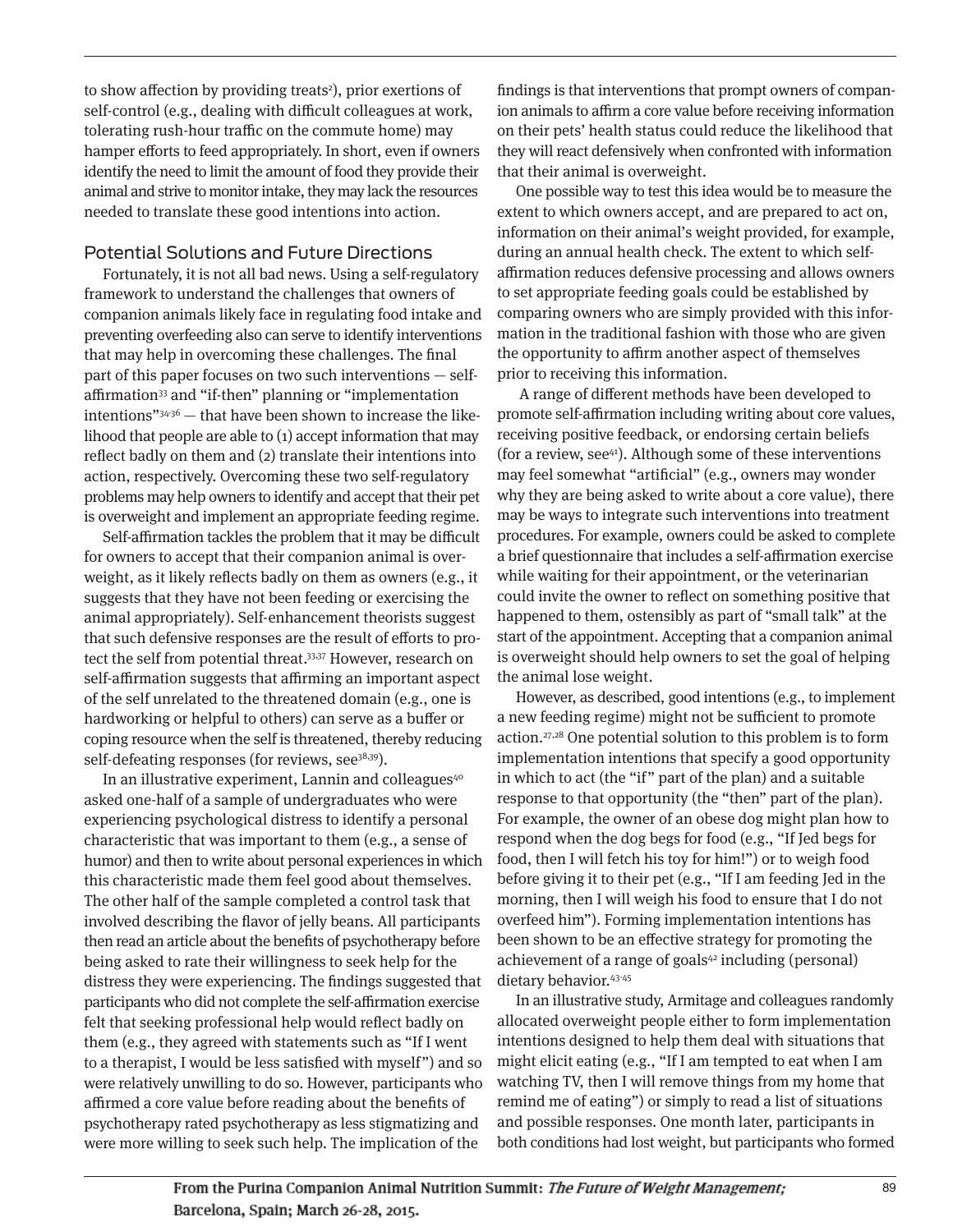implementation intentions lost significantly more weight than those in the control condition.

Evidence suggests that forming implementation intentions is an effective strategy because control of behavior is delegated to the specified cues (e.g., a dog begging for food) and the person does not have to deliberate in situ about how to respond. Instead, the intended response (e.g., fetching a toy) is elicited relatively automatically — quickly and without the need for additional thought  $-$  a process that is referred to as "strategic automaticity."46 The consequence is that detrimental states such as ego-depletion<sup>47</sup> or worry about stigma<sup>48</sup> are less likely to hamper self-control efforts.<sup>49</sup>

Given the beneficial effects of forming implementation intentions in other contexts, future research might usefully examine whether if-then planning could reduce the likelihood of owners overfeeding their pets. One possible approach would be to have veterinarians identify owners with obese pets who might benefit from self-control strategies (e.g., those whose pets are on weight-management programs). Owners would be randomly allocated either to treatment as usual (no additional instructions) or to form implementation intentions specifying how they will deal with critical situations (e.g., temptations to treat their pet).

One way to help owners to identify critical situations and functional responses might be to develop a "volitional help sheet"<sup>50-53</sup> that lists potentially problematic situations and possible responses to these situations. The owner would be asked to identify which situations are relevant to them and link these to responses that they believe will help. In this way, owners form their own plans (something that may be important for fostering commitment54) but are given some guidance in the content of those plans. The effectiveness of the intervention could be assessed by having owners selfreport on their behavior (e.g., the number of treats provided to the companion animal and/or the number of times that the animal is given leftovers) but also by weighing the animal in question on a regular basis.

## **Conclusion**

This paper has taken an unashamedly psychological approach to understanding obesity among companion animals. In common with assertions that pet obesity is a people problem not a pet problem,<sup>2,16</sup> the approach places the owner center stage and uses a self-regulatory framework to suggest that owners of companion animals are likely to face a number of challenges in identifying the need to regulate feeding (termed "goal setting"), monitoring food intake and its impact on the animal (termed "goal monitoring"), and implementing an appropriate feeding regime (termed "goal operating"). Although the focus has been on regulating energy intake, it is recognized that weight is the product of the balance between energy intake and expenditure, and a similar perspective also could be applied to physical activity (and

has been among humans<sup>55</sup>). The advantage of adopting a self-regulation perspective on the problem of pet obesity is that it provides a relatively novel direction for interventions. This paper has outlined two possibilities (that may also be combined<sup>56-61</sup>): (1) self-affirmation can be used to reduce defensive processing and increase the likelihood that owners accept that their animal is overweight, and (2) forming implementation intentions can help increase the likelihood that intentions to feed appropriately are enacted. Although there is considerable evidence for the efficacy of each of these strategies in other domains, empirical studies are needed to test the feasibility and efficacy of such interventions for reducing obesity in pets.

#### References

1. Obesity Facts and Risks. Association for Pet Obesity Prevention. June 11, 2014. http://www.petobesityprevention.org/ pet-obesity-fact-risks/

2. Linder D, Mueller M. Pet Obesity Management: Beyond Nutrition. *V Clin N Am-Small.* 2014;44:789-806.

3. Hardeman W, Sutton S, Griffin S, et al. A Causal Modelling Approach to the Development of Theory-Based Behaviour Change Programmes for Trial Evaluation. Health Educ Res. 2005;20(6):767-687.

4. Vohs KD, Baumeister RF. Understanding Self-Regulation: An Introduction. In: Handbook of Self-Regulation. Baumeister RF, Vohs KD (eds). New York: Guilford Press. 2004.

5. Carver CS, Scheier MF. Control Theory: A Useful Conceptual Framework for Personality, Social, Clinical, and Health Psychology. Psychol Bull. 1982;92:111-135.

6. Burnette JL, O'Boyle EH, VanEpps EM, et al. Mind-Sets Matter: A Meta-Analytic Review of Implicit Theories and Self-Regulation. Psychol Bull. 2013;139(3);655-701.

7. MacKenzie MB, Mezo PG, Francis SE. A Conceptual Framework for Understanding Self-Regulation in Adults. New Ideas Psychol. 2012;30(2);155-165.

8. Gollwitzer PM, Moskowitz GB. Goal Effects on Action and Cognition. In: Social Psychology: Handbook of Basic Principles. Higgins ET, Kruglanski AW (eds). New York: Guilford Press. 1996:361-399.

9. Winston GJ, Caesar-Phillips E, Peterson JC, et al. Knowledge of the Health Consequences of Obesity Among Overweight/Obese Black and Hispanic Adults. Patient Educ Couns. 2014;94;123-127.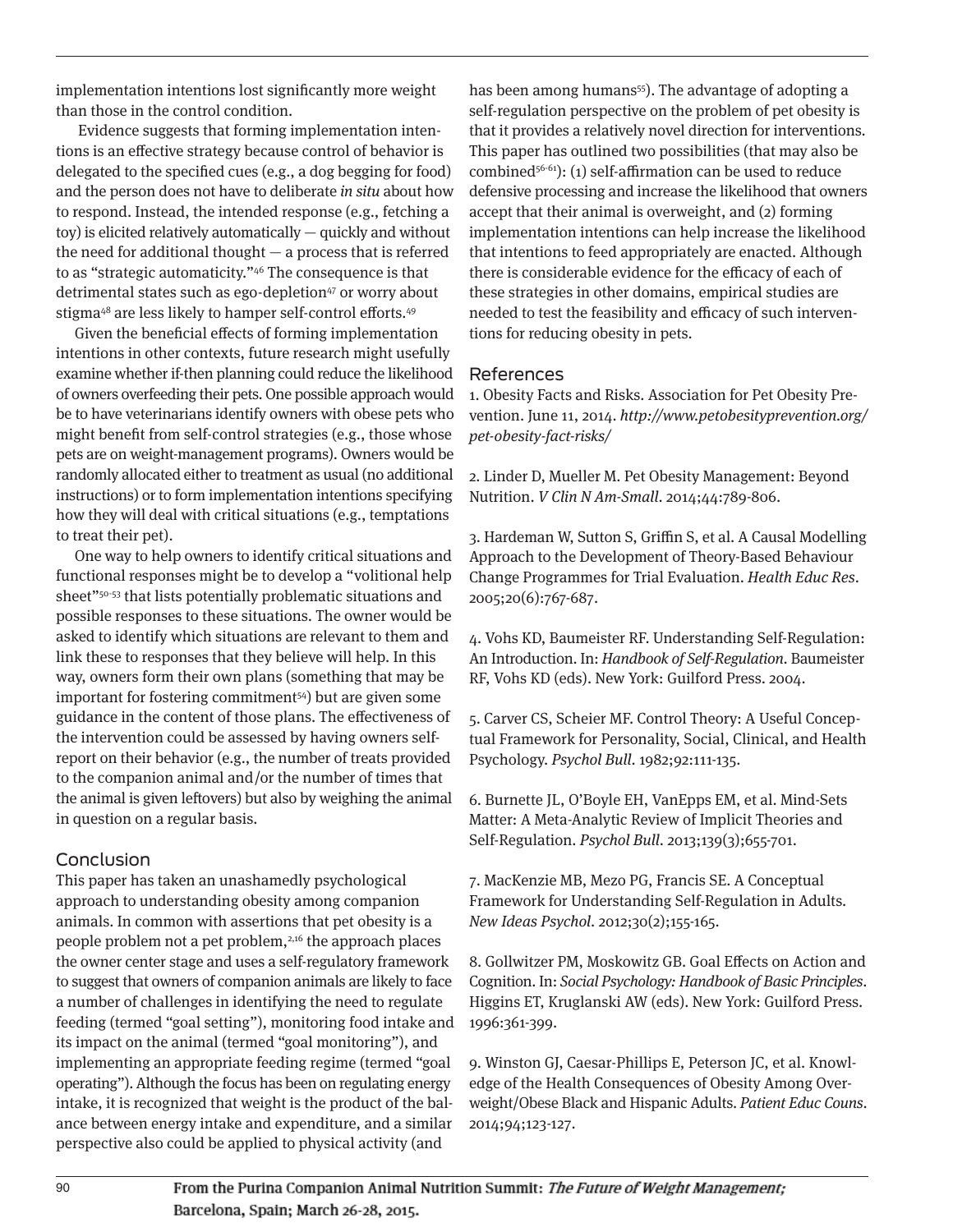10. Mokdad AH, Serdula MK, Dietz WH, et al. The Spread of the Obesity Epidemic in the United States, 1991-1998. J Am Med Assoc. 1999;282:1519-1522.

11. Wang YF, Beydoun MA, Liang L, et al. Will All Americans Become Overweight or Obese? Estimating the Progression and Cost of the U.S. Obesity Epidemic. Obesity. 2008;16: 2323-2330.

12. Popkin BM, Doak CM. The Obesity Epidemic Is a Worldwide Phenomenon. Nutr Rev. 1998;56:106-114.

13. Bellingham M. 'Little Improvement' in Pet Obesity Problem. Vet Rec. 2014;174:343.

14. White GA, Hobson-West P, Cobb K, et al. Canine Obesity: Is There a Difference Between Veterinarian and Owner Perception? J Small Anim Pract. 2011;52(12):622-626.

15. Mason E. Obesity in Pet Dogs. Vet Rec. 1970;86:612-616.

16. Big Pets Get Bigger: Latest Survey Shows U.S. Dog and Cat Obesity Epidemic Expanding. Association for Pet Obesity Prevention. 2012. http://www.petobesityprevention.org/ wp-content/uploads/2012/02/APOP-Survey-2011.pdf

17. Carver CS, Scheier MF. Origins and Functions of Positive and Negative Affect: A Control Process Review. Psychol Rev. 1990;97:19-35.

18. Webb TL, Chang B, Benn Y. 'The Ostrich Problem': Motivated Avoidance or Rejection of Information on Goal Progress. Soc Person Psychol Compass. 2013;7(11):794-807.

19. Hospital JRA. Pet Weight Management. 2014. http://www.jrah. net/services/pet-diabetes/pet-weight-management.html

20. German AJ, Holden SL, Mason SL, et al. Imprecision When Using Measuring Cups to Weigh Out Extruded Dry Kibbled Food. J Anim Physiol An N. 2011;95(3):368-373.

21. Freeman LM, Janecko N, Weese JS. Nutritional and Microbial Analysis of Bully Sticks and Survey of Opinions about Pet Treats. Canadian Vet J. 2013;54:50-54.

22. Rolls BJ, Morris EL, Roe LS. Portion Size of Food Affects Energy Intake in Normal-Weight and Overweight Men and Women. Am J Clin Nutr. 2002;76:1207-1213.

23. Wansink B, Painter JE, North J. Bottomless Bowls: Why Visual Clues of Portion Size May Influence Intake. Obes Res. 2005;13:93-100.

24. Wansink B. Environmental Factors that Increase the Food Intake and Consumption Volume of Unknowing Consumers. Annu Rev Nutr. 2004;24:455-479.

25. Wansink B, Van Ittersum K. Portion Size Me: Plate-Size Induced Consumption Norms and Win-Win Solutions for Reducing Food Intake and Waste. J Exp Psychol-Appl. 2013; 19(4):320-332.

26. Murphy M, Lusby AL, Bartges JW, et al. Size of Food Bowl and Scoop Affects Amount of Food Owners Feed Their Dogs. J Anim Physiol An N. 2012;96(2);237-241.

27. Webb TL, Sheeran P. Does Changing Behavioral Intentions Engender Behavior Change? A Meta-Analysis of the Experimental Evidence. Psychol Bull. 2006;132:249-268.

28. Sheeran P. Intention-Behaviour Relations: A Conceptual and Empirical Review. Eur Rev Soc Psychol. 2002;12:1-36.

29. Slim Chance of Resolution Success Says McVitie's Go Ahead! Survey. 1996. http://www.prnewswire.co.uk/cgi/news/ release?id=33132

30. Muraven M, Baumeister RF. Self-Regulation and Depletion of Limited Resources: Does Self-Control Resemble a Muscle? Psychol Bull. 2000;125:247-259.

31. Hagger MS, Wood C, Stiff C, et al. Ego Depletion and the Strength Model of Self-Control: A Meta-Analysis. Psychol Bull. 2010;135(4);495-525.

32. Baumeister RF, Bratslavsky E, Muraven M, et al. Ego Depletion: Is the Active Self a Limited Resource? J Pers Soc Psychol. 1998;74(5);1252-1265.

33. Steele CM. The Psychology of Self-Affirmation: Sustaining the Integrity of the Self. Adv Exp Soc Psychol. 1988;21:261-302.

34. Gollwitzer PM. Goal Achievement: The Role of Intentions. Eur Rev Soc Psychol. 1993;4:141-185.

35. Gollwitzer PM. Weakness of the Will: Is a Quick Fix Possible? *Motiv Emotion.* 2014;38(3):305-322.

36. Gollwitzer PM. Implementation Intentions: Strong Effects of Simple Plans. Am Psychol. 1999;54:493-503.

37. Tesser A. Toward a Self-Evaluation Maintenance Model of Social Behavior. Adv Exp Soc Psychol. 1988;21:181-227.

38. Cohen GL, Sherman DK. The Psychology of Change: